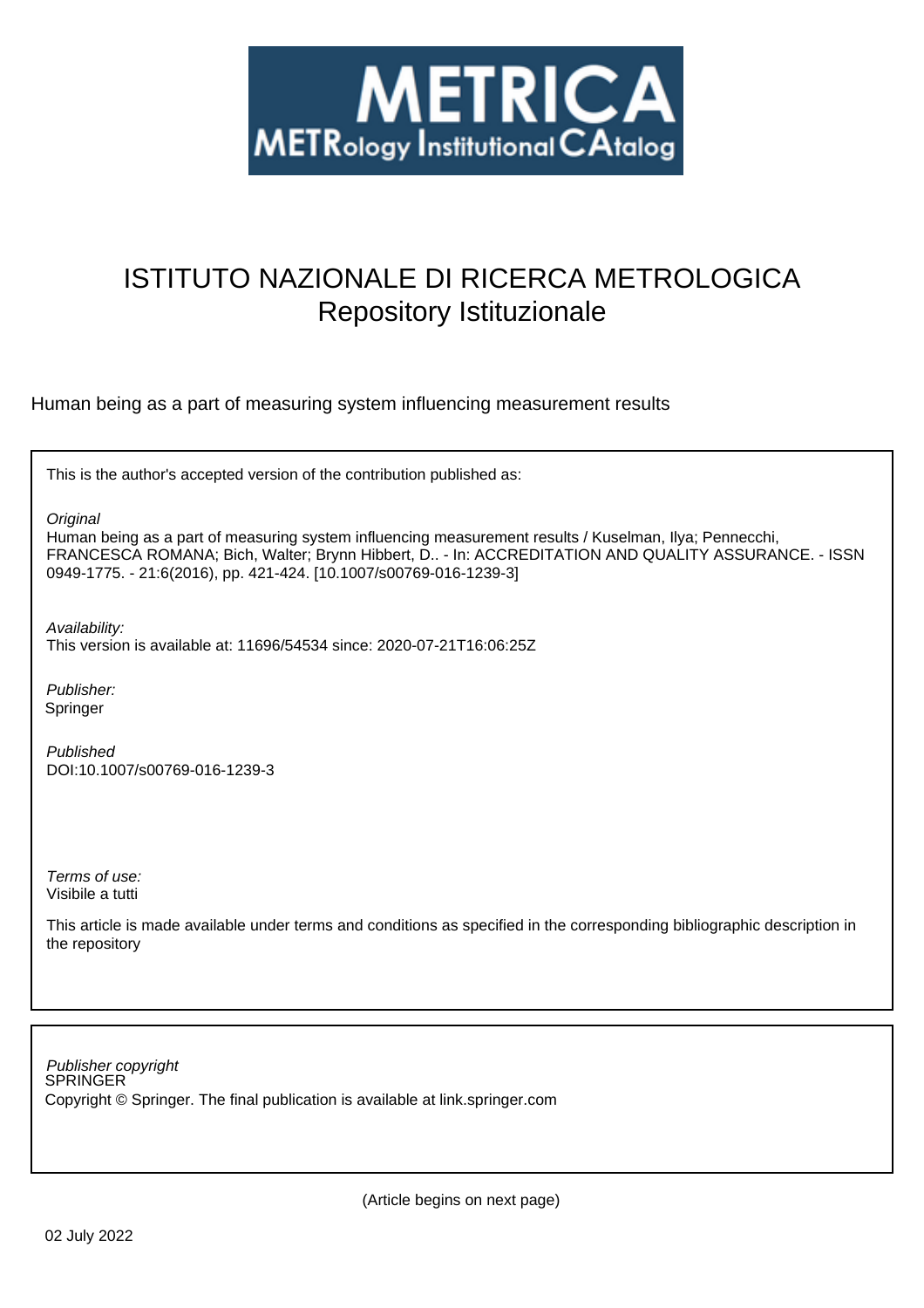## Accreditation and Quality Assurance Human being as a part of measuring system influencing measurement results

--Manuscript Draft--

| <b>Manuscript Number:</b>                               | ACQA-D-16-00078R1                                                                                                                                                                                                                                                                                                                                                                                                                                                                                                                                                                                                                                                                                                                                                                                                                                                                                                                                                                                                                                                                                                                                                                                                                                                                                                                                                                                          |
|---------------------------------------------------------|------------------------------------------------------------------------------------------------------------------------------------------------------------------------------------------------------------------------------------------------------------------------------------------------------------------------------------------------------------------------------------------------------------------------------------------------------------------------------------------------------------------------------------------------------------------------------------------------------------------------------------------------------------------------------------------------------------------------------------------------------------------------------------------------------------------------------------------------------------------------------------------------------------------------------------------------------------------------------------------------------------------------------------------------------------------------------------------------------------------------------------------------------------------------------------------------------------------------------------------------------------------------------------------------------------------------------------------------------------------------------------------------------------|
| <b>Full Title:</b>                                      | Human being as a part of measuring system influencing measurement results                                                                                                                                                                                                                                                                                                                                                                                                                                                                                                                                                                                                                                                                                                                                                                                                                                                                                                                                                                                                                                                                                                                                                                                                                                                                                                                                  |
| <b>Article Type:</b>                                    | <b>Discussion Forum</b>                                                                                                                                                                                                                                                                                                                                                                                                                                                                                                                                                                                                                                                                                                                                                                                                                                                                                                                                                                                                                                                                                                                                                                                                                                                                                                                                                                                    |
| Keywords:                                               | human error; measuring system; measurement uncertainty; method validation;<br>chemical analysis                                                                                                                                                                                                                                                                                                                                                                                                                                                                                                                                                                                                                                                                                                                                                                                                                                                                                                                                                                                                                                                                                                                                                                                                                                                                                                            |
| <b>Corresponding Author:</b>                            | Ilya Isaevich Kuselman, D.Sc.<br>Independent Consultant on Metrology, Israel<br>Modiin, ISRAEL                                                                                                                                                                                                                                                                                                                                                                                                                                                                                                                                                                                                                                                                                                                                                                                                                                                                                                                                                                                                                                                                                                                                                                                                                                                                                                             |
| <b>Corresponding Author Secondary</b><br>Information:   |                                                                                                                                                                                                                                                                                                                                                                                                                                                                                                                                                                                                                                                                                                                                                                                                                                                                                                                                                                                                                                                                                                                                                                                                                                                                                                                                                                                                            |
| <b>Corresponding Author's Institution:</b>              | Independent Consultant on Metrology, Israel                                                                                                                                                                                                                                                                                                                                                                                                                                                                                                                                                                                                                                                                                                                                                                                                                                                                                                                                                                                                                                                                                                                                                                                                                                                                                                                                                                |
| <b>Corresponding Author's Secondary</b><br>Institution: |                                                                                                                                                                                                                                                                                                                                                                                                                                                                                                                                                                                                                                                                                                                                                                                                                                                                                                                                                                                                                                                                                                                                                                                                                                                                                                                                                                                                            |
| <b>First Author:</b>                                    | Ilya Isaevich Kuselman, D.Sc.                                                                                                                                                                                                                                                                                                                                                                                                                                                                                                                                                                                                                                                                                                                                                                                                                                                                                                                                                                                                                                                                                                                                                                                                                                                                                                                                                                              |
| <b>First Author Secondary Information:</b>              |                                                                                                                                                                                                                                                                                                                                                                                                                                                                                                                                                                                                                                                                                                                                                                                                                                                                                                                                                                                                                                                                                                                                                                                                                                                                                                                                                                                                            |
| <b>Order of Authors:</b>                                | Ilya Isaevich Kuselman, D.Sc.                                                                                                                                                                                                                                                                                                                                                                                                                                                                                                                                                                                                                                                                                                                                                                                                                                                                                                                                                                                                                                                                                                                                                                                                                                                                                                                                                                              |
|                                                         | Francesca Pennecchi, Dr.                                                                                                                                                                                                                                                                                                                                                                                                                                                                                                                                                                                                                                                                                                                                                                                                                                                                                                                                                                                                                                                                                                                                                                                                                                                                                                                                                                                   |
|                                                         | Walter Bich, Dr.                                                                                                                                                                                                                                                                                                                                                                                                                                                                                                                                                                                                                                                                                                                                                                                                                                                                                                                                                                                                                                                                                                                                                                                                                                                                                                                                                                                           |
|                                                         | D. Brynn Hibbert, Prof.                                                                                                                                                                                                                                                                                                                                                                                                                                                                                                                                                                                                                                                                                                                                                                                                                                                                                                                                                                                                                                                                                                                                                                                                                                                                                                                                                                                    |
| <b>Order of Authors Secondary Information:</b>          |                                                                                                                                                                                                                                                                                                                                                                                                                                                                                                                                                                                                                                                                                                                                                                                                                                                                                                                                                                                                                                                                                                                                                                                                                                                                                                                                                                                                            |
| <b>Funding Information:</b>                             |                                                                                                                                                                                                                                                                                                                                                                                                                                                                                                                                                                                                                                                                                                                                                                                                                                                                                                                                                                                                                                                                                                                                                                                                                                                                                                                                                                                                            |
| Abstract:                                               | The role of human being as a part of a measuring system in a chemical analytical<br>laboratory is discussed. It is argued that a measuring system in chemical analysis<br>includes not only measuring instruments and other devices, reagents and supplies, but<br>also a sampling inspector and/or analyst performing a number of important operations.<br>Without this human contribution a measurement cannot be carried out. Human errors,<br>therefore, influence the measurement result, i.e. the measurand estimate and the<br>associated uncertainty. Consequently, chemical analytical and metrological<br>communities should devote more attention to the topic of human errors, in particular at<br>the design and development of a chemical analytical/test method and measurement<br>procedure. Also mapping human errors ought to be included in the program of<br>validation of the measurement procedure (method). Teaching specialists in analytical<br>chemistry and students how to reduce human errors in a chemical analytical laboratory<br>and how to take into account the error residual risk, is important. Human errors and<br>their metrological implications are suggested for consideration in future editions of the<br>relevant documents, such as the International Vocabulary of Metrology (VIM) and the<br>Guide to the expression of Uncertainty in Measurement (GUM). |
| <b>Response to Reviewers:</b>                           | Attached                                                                                                                                                                                                                                                                                                                                                                                                                                                                                                                                                                                                                                                                                                                                                                                                                                                                                                                                                                                                                                                                                                                                                                                                                                                                                                                                                                                                   |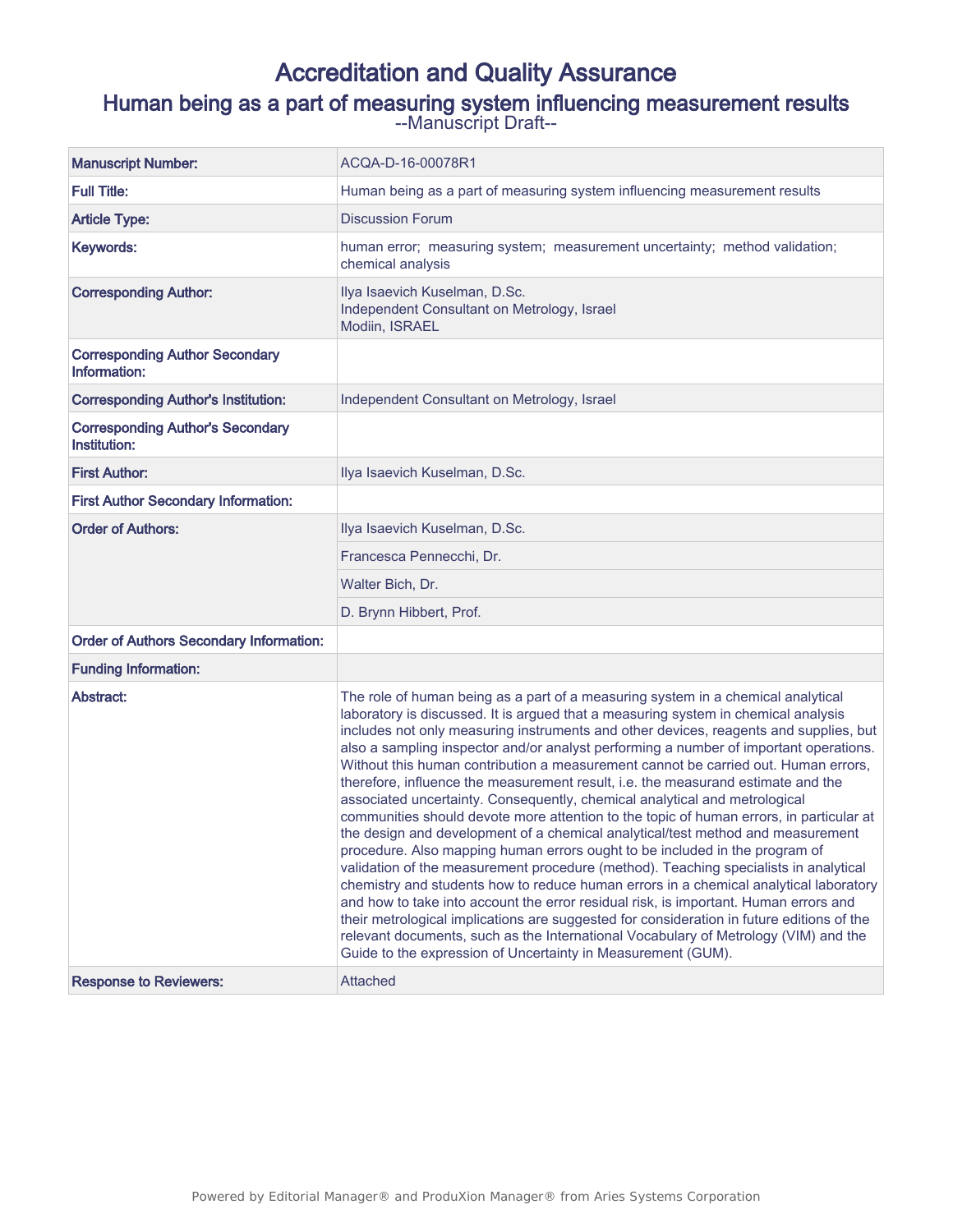## **Human being as a part of measuring system influencing measurement results**

**Ilya Kuselmana\* , Francesca Pennecchi<sup>b</sup> , Walter Bichb\*\* and D. Brynn Hibbert<sup>c</sup>**

*a Independent Consultant on Metrology, 4/6 Yarehim St., Modiin, 7176419 Israel b Istituto Nazionale di Ricerca Metrologica (INRIM), 91 Strada delle Cacce, 10135 Turin, Italy c School of Chemistry, UNSW Sydney, NSW 2052, Australia*

\* Corresponding author. Tel.: +972-50-6240466.

-----------------------------------

E-mail address: [ilya.kuselman@bezeqint.net](mailto:ilya.kuselman@bezeqint.net) (I. Kuselman).

 **\*\*** The author is Convener of the Joint Committee for Guides in Metrology (JCGM) Working Group 1 (Guide to the expression of uncertainty in measurement - GUM). The opinion expressed in this paper does not necessarily represent the view of this Working Group.

#### **Abstract**

The role of human being as a part of a measuring system in a chemical analytical laboratory is discussed. It is argued that a measuring system in chemical analysis includes not only measuring instruments and other devices, reagents and supplies, but also a sampling inspector and/or analyst performing a number of important operations. Without this human contribution a measurement cannot be carried out. Human errors, therefore, influence the measurement result, i.e. the measurand estimate and the associated uncertainty. Consequently, chemical analytical and metrological communities should devote more attention to the topic of human errors, in particular at the design and development of a chemical analytical/test method and measurement procedure. Also mapping human errors ought to be included in the program of validation of the measurement procedure (method). Teaching specialists in analytical chemistry and students how to reduce human errors in a chemical analytical laboratory and how to take into account the error residual risk, is important. Human errors and their metrological implications are suggested for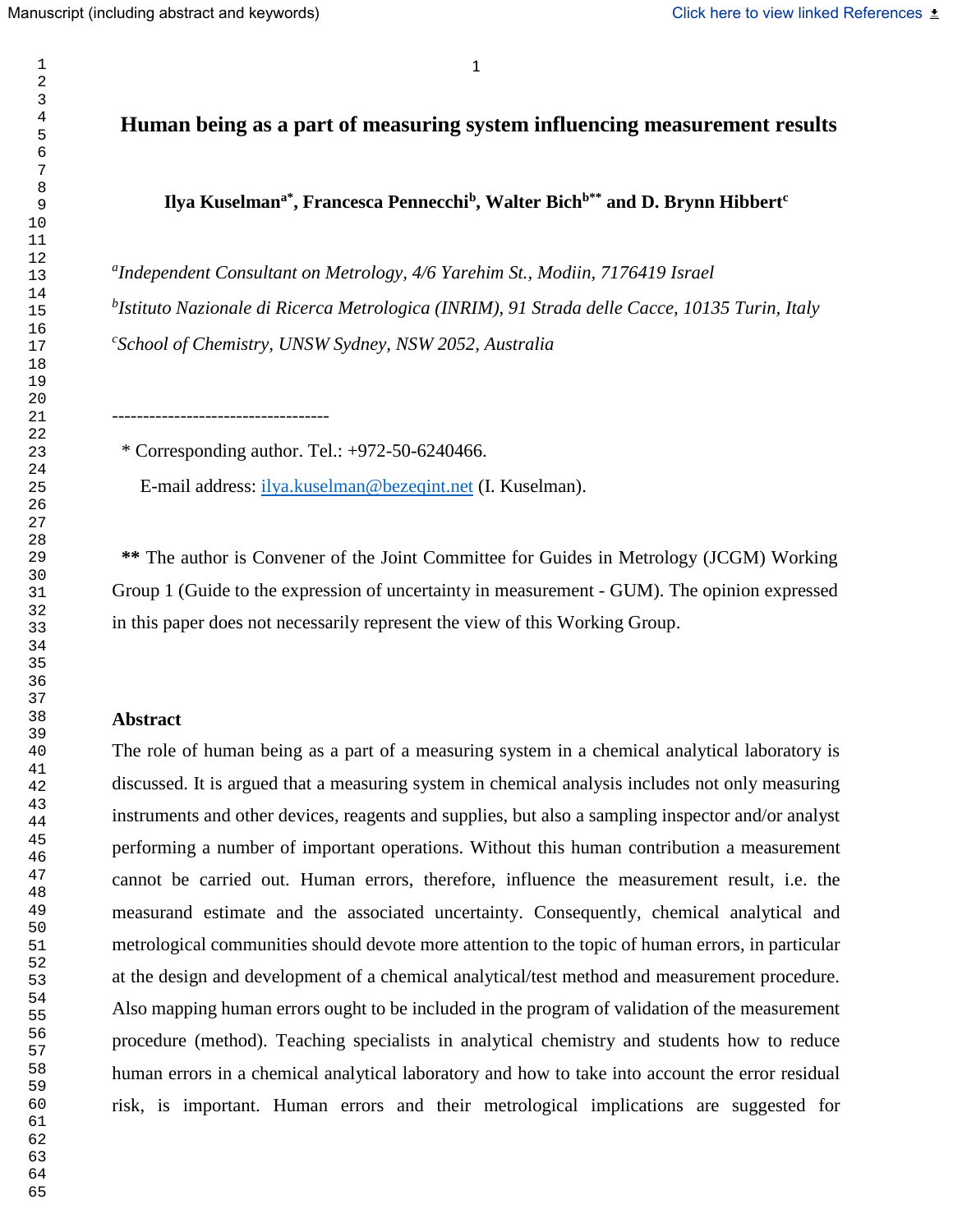consideration in future editions of the relevant documents, such as the International Vocabulary of Metrology (VIM) and the Guide to the expression of Uncertainty in Measurement (GUM).

**Keywords:** human error, measuring system, measurement uncertainty, method validation, chemical analysis

### **Introduction**

The International Union of Pure and Applied Chemistry (IUPAC) and the Cooperation on International Traceability in Analytical Chemistry (CITAC) have published recently the joint IUPAC/CITAC Guide: Classification, modeling and quantification of human errors in a chemical analytical laboratory (IUPAC Technical Report) [1]. The classification includes commission errors (mistakes and violations) and omission errors (lapses and slips) under different scenarios at different steps of the chemical analysis. A 'Swiss cheese' model is used for characterizing the interaction of such errors with a laboratory quality system including different components, whose weak points are represented by holes in slices of the Swiss cheese. Quantification of human errors in chemical analysis, based on expert judgments, i.e. on the expert's knowledge and experience, is applied. Scores related to the error quantification are defined. They concern the likelihood and severity of the human errors, and the effectiveness of a laboratory quality system against these errors. Monte Carlo simulation is used to propagate variability of the expert judgments, represented by appropriate probability mass functions. The residual risk of human errors, remaining after the error reduction by the laboratory quality system, and consequences of this risk for the quality of the laboratory measurement results are discussed in this Guide. It is shown also that the measurement uncertainty budget is not complete without taking into account such residual risk of human errors [1, 2].

 For a few fully automated systems, such as a spacecraft robotic laboratory [3, 4] which samples and analyses without human participation, only latent human errors (in development and construction of the system) are possible [5]. In general, they can be revealed and eliminated during the system validation for the intended use. There is a rise of autonomous robots having an ability to perform different steps of testing, such as sample preparation in analytical laboratories serving uranium industry [6, 7], or some kinds of blood and urine analysis in clinical laboratories [8]. Nevertheless, using these robots by the laboratory staff may also provoke a number of scenarios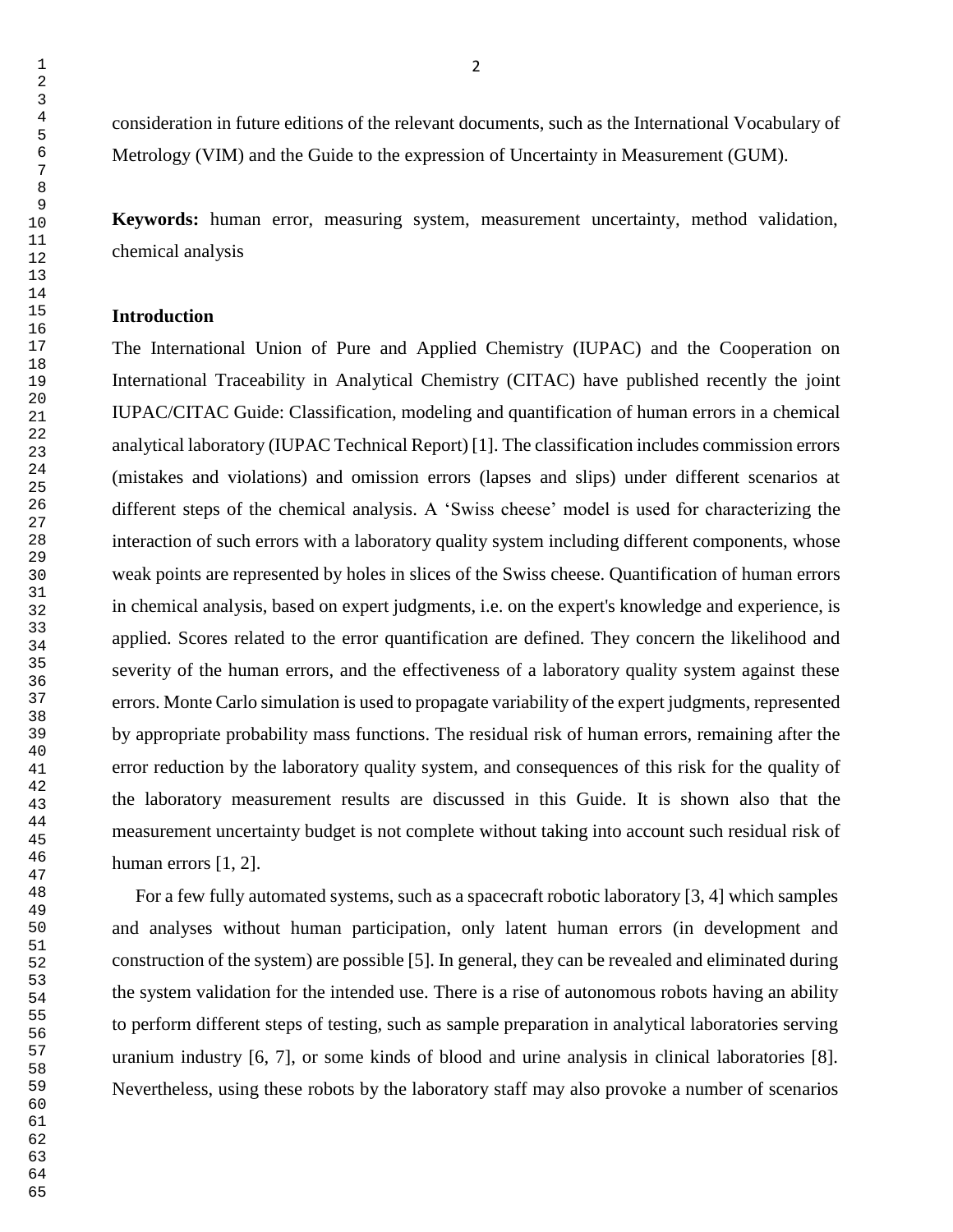of human errors. Moreover, in routine laboratories having lower level of automation, human errors may happen quite easily and should be taken into proper account.

 Therefore, the role of human being in chemical analysis, still essential in most measurement methods and procedures, is discussed in the present article. It is suggested to include human being in the updated definition of measuring system in the International Vocabulary of Metrology (VIM) [9]. Such update would probably impact also on other metrological definitions, as well as on the measurement uncertainty evaluation in the Guide to the expression of Uncertainty in Measurement (GUM) [10].

### **Measurement method, procedure and measuring system**

According to the VIM, *measurement method* [9--2.5] is a "generic description of a logical organization of operations used in a measurement", while *measurement procedure* [9--2.6] is a "detailed description of a measurement according to one or more measurement principles and to a given measurement method, based on a measurement model and including any calculation to obtain a measurement result". However, this distinction is not universally recognized, since the term 'method' is often used as including 'procedure' [11], especially in chemical analytical practice [12].

 The main steps of a measurement procedure in chemical analysis include sampling, sample preparation, analysis of a test portion, and calculation of test results and reporting. Sampling means taking at a particular time a sample/portion (sampling target) of material, which the sample is intended to represent. When the composition of a batch is tested, the sampling target should have the analyte concentration close as possible to the mean concentration value in the whole batch. When the spatial or temporal variation of the material composition is under study, separate sampling targets are necessary for obtaining information about analyte concentrations in each specific location or time. Any sampling target is analyzed according to the analytical/measurement procedure to obtain the measurement results of the analyte concentrations, i.e. measurand estimates and associated uncertainty [13]. Sampling needs not necessarily be included in a measurement. In such case it would not contribute to uncertainty. Whether or not sampling is included in the measurement is reflected in the definition of the measurand. For example, measuring 'the mass concentration of chromium VI in the material delivered to the laboratory' does not involve sampling, whereas 'the mean mass concentration of chromium VI in Sydney Harbor' does.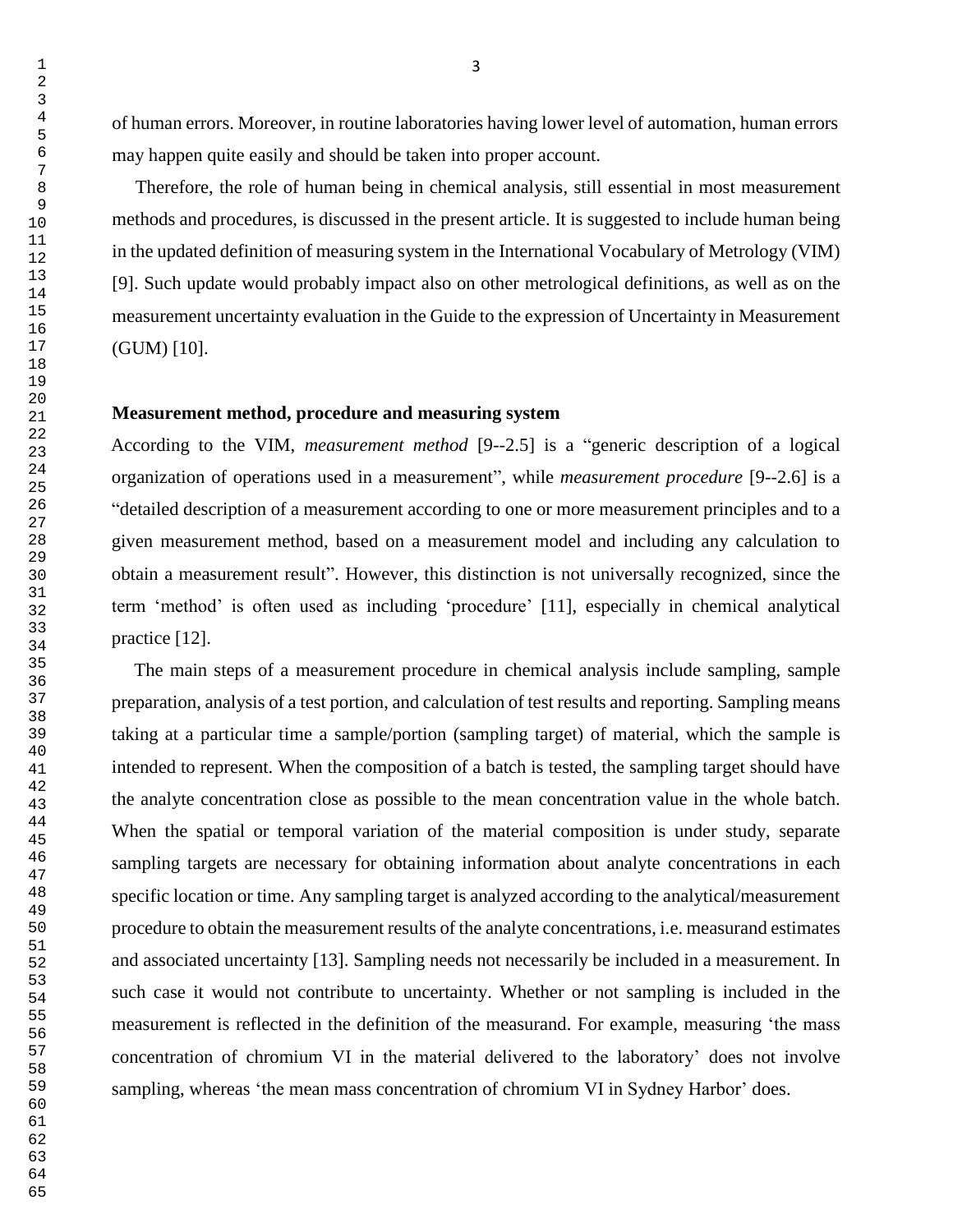Sample preparation includes selection of the test portion, drying (or freezing, e.g. grapes), sieving, milling, splitting, homogenization, decomposition (e.g., geological samples), etc.

 Analysis of a test portion may start from an analyte extraction from a test portion and separation of the analyte from other components of the extract. After that, a qualitative analysis is possible, including identification and confirmation of the analyte. Then, a quantitative part of the analysis consists of calibration of a measuring system and measurement of the analyte property – usually concentration or mass fraction.

 The measurement procedure documents human participation at each step of the analysis/testing. Detailed examples of human error scenarios at such steps, from sampling to reporting results, are provided in the Guide [1] for pH measurement of groundwater, multi-residue pesticide analysis of fruits and vegetables, and ICP-MS analysis of geological samples.

 In the VIM *measuring system* [9--3.2] is a "set of one or more measuring instruments and often other devices, including any reagent and supply, assembled and adapted to give information used to generate measured quantity values within specified intervals for quantities of specified kinds". Human beings are not included in this definition. However, no system of this kind can provide alone the necessary information unless it is a part of a fully robotic laboratory. In a routine chemical analytical laboratory, a measuring system without a sampling inspector and/or an analyst is not complete. Furthermore, in the case of qualitative testing (e.g. organoleptic testing), a measuring system for nominal and ordinal property values [14-16] may consist of just an analyst (expert), for example an expert for testing color of freshwater cultured pearls [17].

## **Validation of measuring instrument vs method validation**

According to VIM *validation* is "verification, where the specified requirements are adequate for an intended use" [9--2.45], whereas *verification* is "provision of objective evidence that a given item fulfils specified requirements" [9--2.44]. When a purchased measuring instrument has been installed in a laboratory, an experiment should be designed to obtain objective evidence (experimental data) that the instrument performance meets the manufacturer specification [12]. For example, the experiment design for verification of a high-performance liquid chromatograph (HPLC) intended for analysis of pesticide residues in drinking water, includes qualification of 1) pump gradient and precision, flow rate and on-line vacuum degasser; 2) ultraviolet/visible (UV/Vis) diode-array detector with holmium oxide filter for automated wavelength calibration,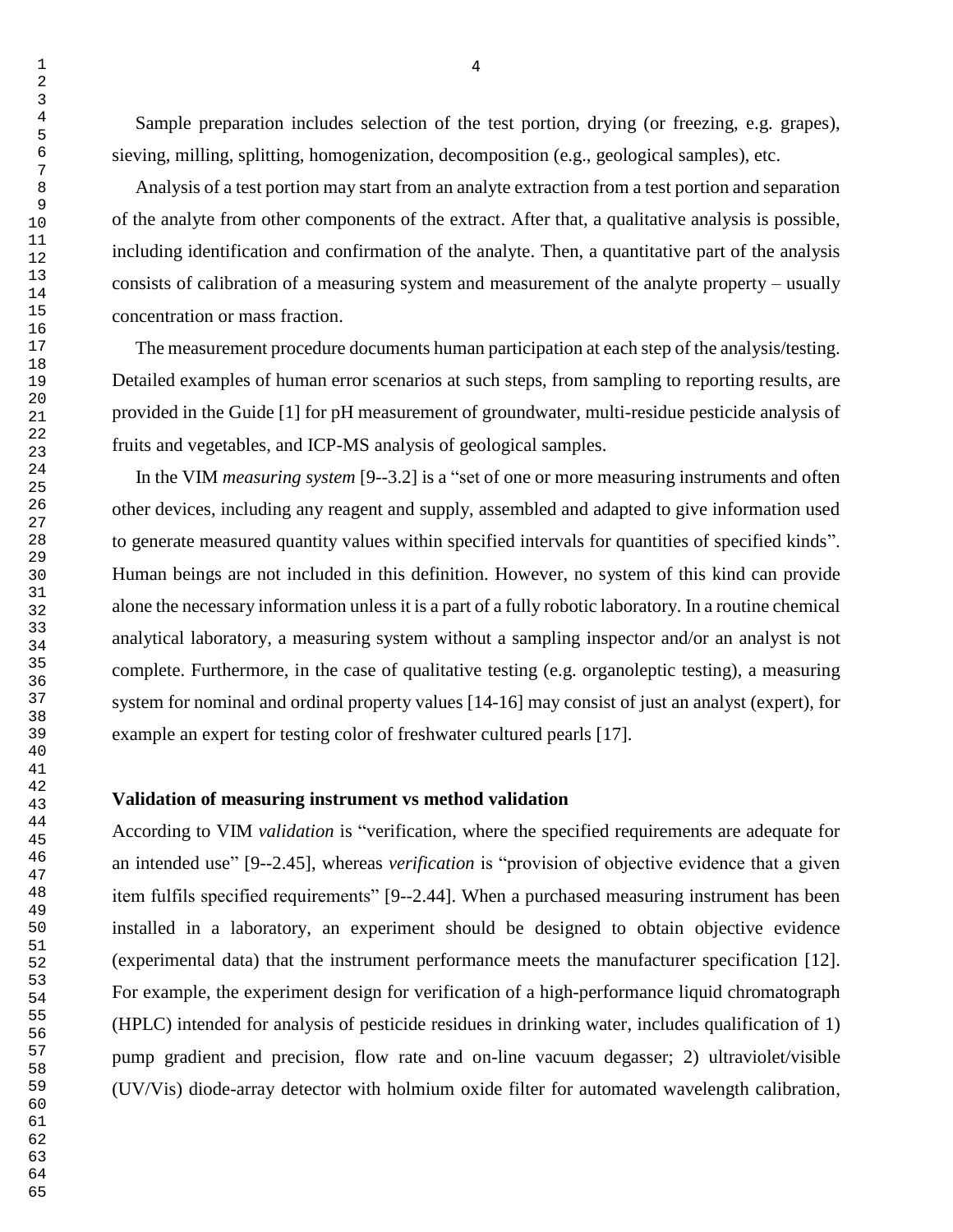detector baseline noise and wavelength accuracy; 3) auto sampler with necessary number of samples, variable volume of test portions without hardware change, needle flush and wash to minimize sample carryover; 4) chromatographic column compartment and its temperature precision; 5) instrument ability to detect leaks in each module and to switch the pump off in the case when a leak is detected; 6) computer and software, etc. [18].

 If the data confirm that the instrument performance is satisfactory, it may be used in a specific procedure according to the appropriate analytical/measurement method. Note, a measuring instrument performance (ability) is provided by its manufacturer and does not depend on sampling inspector and/or analyst/operator in the analytical laboratory that purchased the instrument.

 The performance characteristics for the method validation and their limits (criteria) are set by the laboratory upon agreement with the customer as fit for the intended use [19]. Commonly evaluated characteristics are: selectivity; limit of detection (LOD) and limit of quantification (LOQ); working range; analytical sensitivity; trueness (bias and recovery); precision (repeatability, intermediate precision and reproducibility); ruggedness (robustness); and measurement uncertainty [19-21]. Their choice is a balance between costs, risks and technical possibilities [11]. Then evaluation of these characteristics is performed using measurement results obtained by a specified experiment design.

 When a method prescribes human participation, it is necessary to consider possible human errors during design and development of the method, since further measurement/analytical results may be influenced by these errors. Therefore, mapping possible human errors at different steps of analysis/testing should be required also as one of the validation characteristics of the method [1].

 Thus, in general a method validation is validation of the measurement procedure for operating a measuring system including not only instrument(s), devices and reagents, but human being(s) as well.

## **Measuring system and measurement uncertainty**

The measurement result obtained with a measuring system "…is generally expressed as a single measured quantity value and a measurement uncertainty" [9--2.9]. Identifying uncertainty sources is vital for correct evaluation of the uncertainty associated with the measurand estimate. It may be useful to consider discrete operations of the measuring system at different steps of the analysis and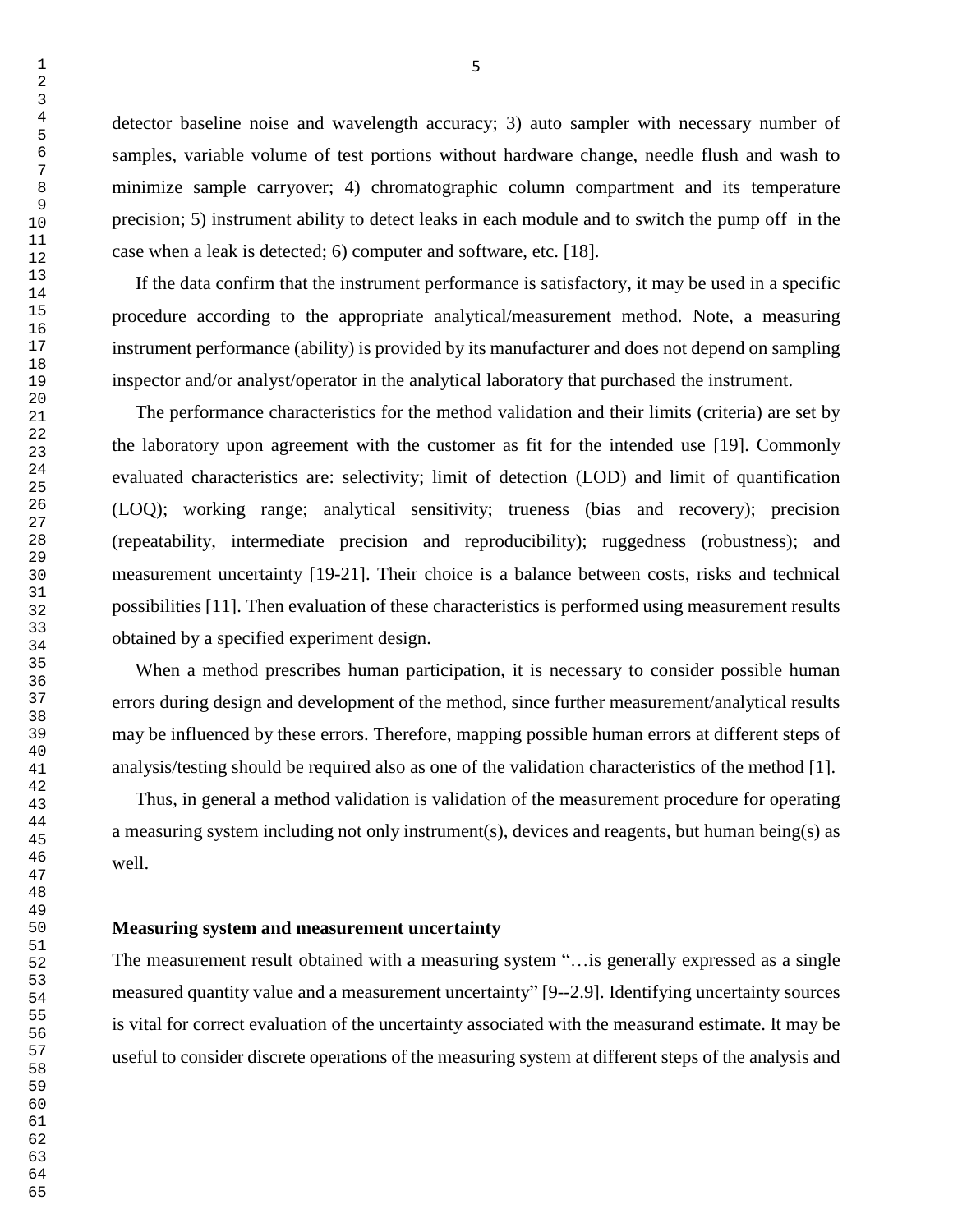to assess each operation separately to evaluate the associated uncertainty. Then, the uncertainty contributions of the operations are suitably summarized in the combined uncertainty [22].

 When human beings are involved in some of the operations, a risk of human error remains after the error reduction by the laboratory quality system. This residual risk is also a source of a contribution to the measurement uncertainty. As such, it should be included in the uncertainty budget and taken into account in the appropriate way [1, 2].

 At the same time, for the sake of justice, one should note that the most successful way of solving problems arising in an analysis is human as well [23]. Therefore, it is important that specialists in analytical chemistry and students would be educated and trained on how to reduce human errors in a laboratory and how to take into account the residual risk of human error.

 The reference document in the field of measurement uncertainty, the GUM gives little attention to human errors. According to it, "Blunders in recording or analyzing data can introduce a significant unknown error in the result of a measurement. Large blunders can usually be identified by a proper review of the data; small ones could be masked by, or even appear as, random variations. Measures of uncertainty are not intended to account for such mistakes" [10--3.4.7]. Thus, in the GUM, only some among the possible human errors are recognized, and anyway they are not included as a source of uncertainty.

We think that a reliable evaluation of uncertainty should in principle account for human errors. To this purpose, the scope of the GUM should be broadened to include uncertainties caused by human errors when appropriate, for example, in the field of analytical chemistry. Suitable tools are now available that can probably be adapted to and incorporated in the procedures described in the GUM or in its Supplements 1 and 2 [24, 25].

## **Conclusion**

Recognizing the role of human being as a part of measuring system in a routine chemical analytical laboratory requires:

- 1) definition of human errors and their metrological consequences in future VIM and GUM editions;
- 2) considering possible human errors during design and development of a method;
- 3) mapping possible human errors as a task during validation of a measurement procedure;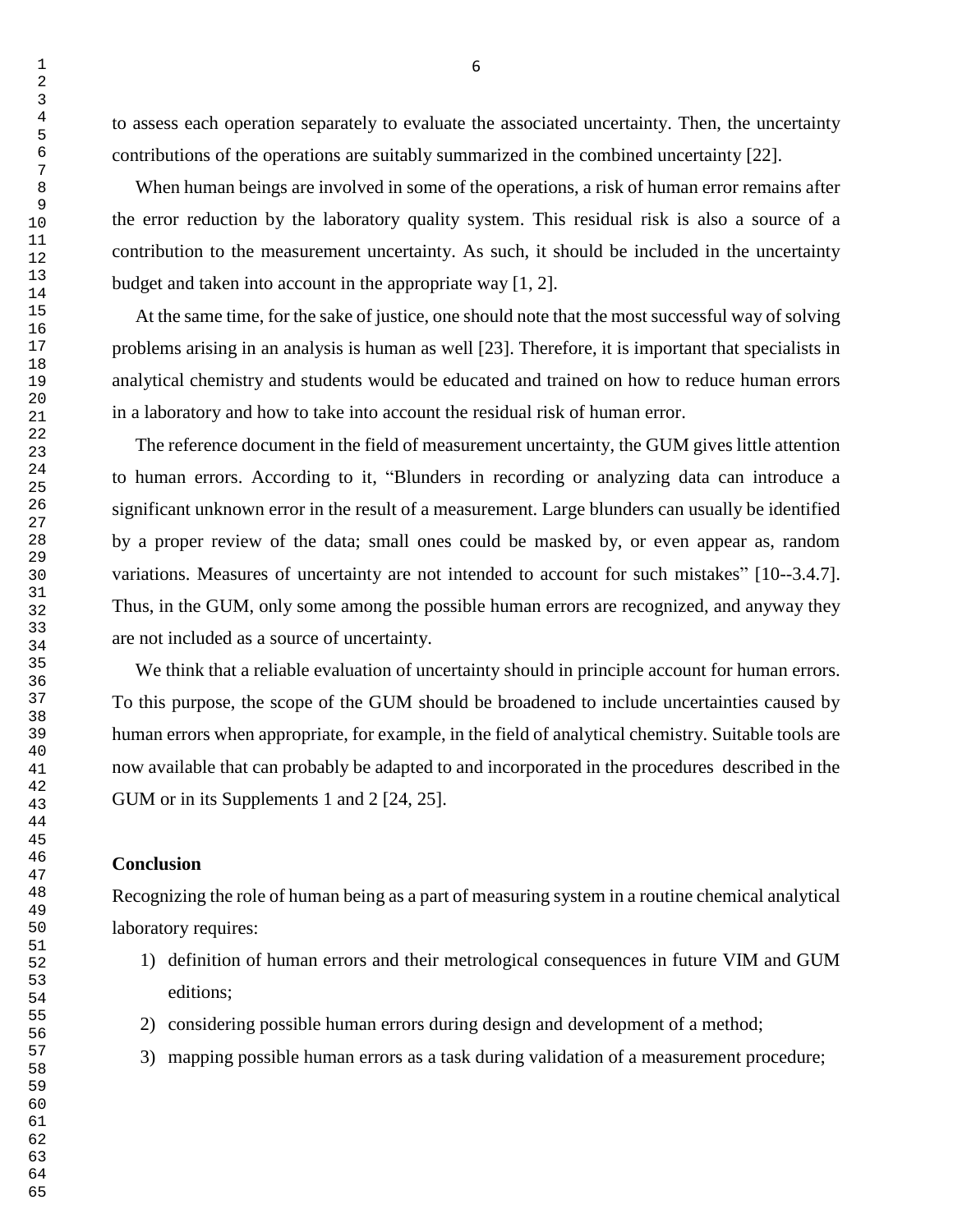4) teaching specialists in analytical chemistry and students how human errors can be reduced in a laboratory and how to take into account the residual risk of human error.

## **References**

- 1. Kuselman I and Pennecchi F (2016) IUPAC/CITAC Guide: Classification, modeling and quantification of human errors in a chemical analytical laboratory (IUPAC Technical Report). Pure Appl Chem 88(5):477-515
- 2. Kuselman I and Pennecchi F (2015) Human errors and measurement uncertainty. Metrologia **:**238–243
- 3. Neumann T W (1966) Automated laboratories for scientific exploration of Mars. Journal of Spacecraft and Rockets 3(12):1749-1755
- 4. Broun D, Cole S, Webster G et al. (2013) The Mars science laboratory landing. Word Neurosurgery 79(2):223-242, <http://dx.doi.org/10.1016/j.wneu.2013.01.099>
- 5. ISO/TS 22367 (2008) Medical laboratories Reduction of error through risk management and continual improvement. ISO, Geneva
- 6. Homeyer P K and Galloway J (2007) Planning a new analytical laboratory for an uranium mine taking automation into consideration. In: The fourth Southern African conference on base metals, [www.saimm.co.za/Conferences/BM2007/149-154\\_Hofmeyr.pdf](http://www.saimm.co.za/Conferences/BM2007/149-154_Hofmeyr.pdf)
- 7. Homeyer P K (2009) Review of the current status of automation of sample preparation methods and analysis in analytical laboratories in the heavy mineral mining industry. In: The seventh international heavy minerals conference 'What next', [www.saimm.co.za/Conferences/HMC2009/035-038\\_Hofmeyr.pdf](http://www.saimm.co.za/Conferences/HMC2009/035-038_Hofmeyr.pdf)
- 8. Armbruster D A, Overcash D R, Reyes J (2014) Clinical chemistry laboratory automation in the 21st century - Amat victoria curam (Victory loves careful preparation). Clin Biochem Rev 35(3):143–153
- 9. BIPM, IEC, IFCC, ILAC, ISO, IUPAC, IUPAP and OIML (2012) International vocabulary of metrology—Basic and general concepts and associated terms. Joint Committee for Guides in Metrology, JCGM 200:2012, available from [www.bipm.org/en/publications/](http://www.bipm.org/en/publications/)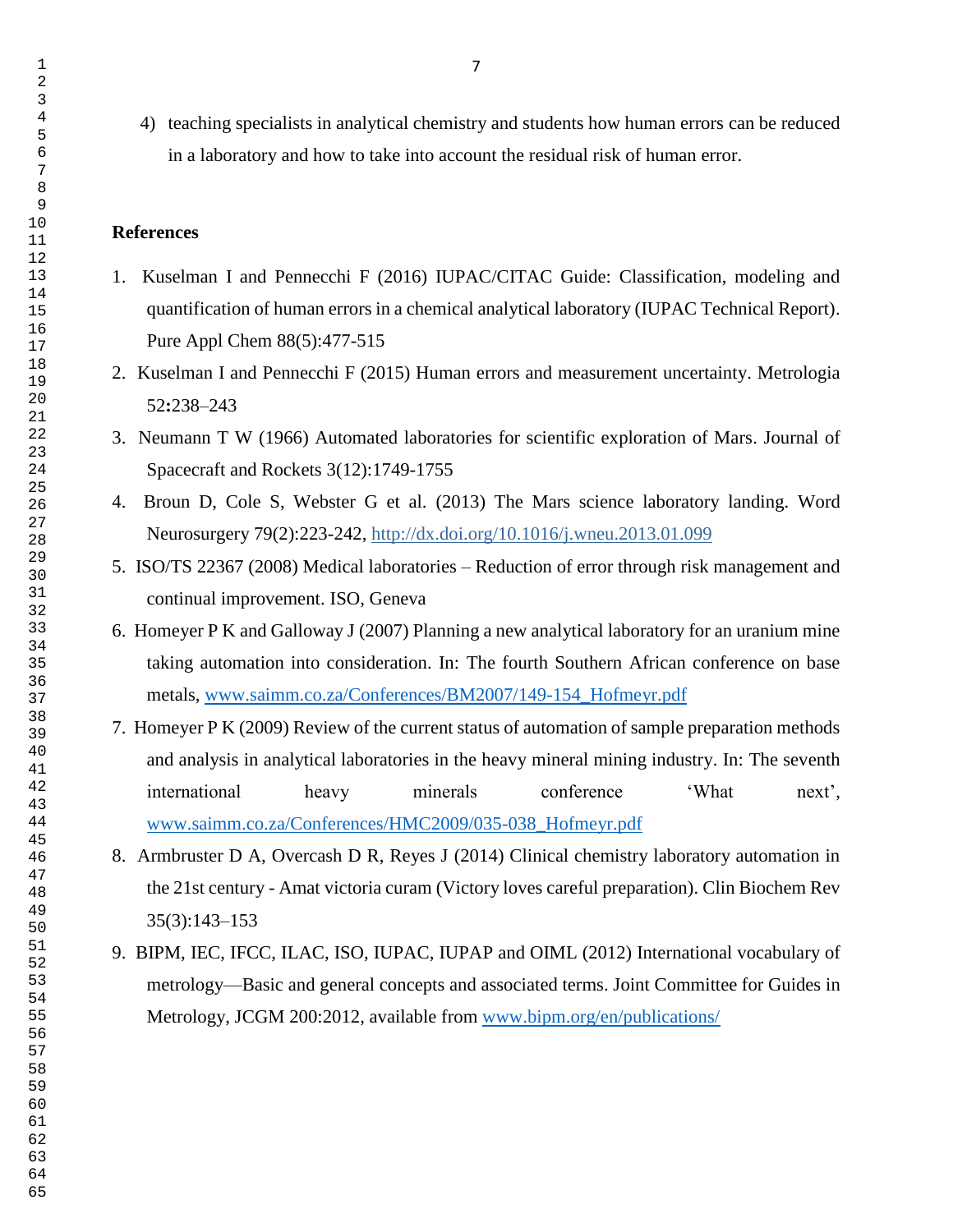- 10. BIPM, IEC, IFCC, ILAC, ISO, IUPAC, IUPAP and OIML (2008) Evaluation of measurement data Guide to the expression of uncertainty in measurement. Joint Committee for Guides in Metrology, JCGM 100:2008, available from [www.bipm.org/en/publications/](http://www.bipm.org/en/publications/)
- 11. ISO/IEC 17025 (2005) General requirements for the competence of testing and calibration laboratories. ISO, Geneva
- 12. Barwick V J and Prichard E (eds) (2011) Eurachem Guide: Terminology in analytical measurement – Introduction to VIM3, available from [www.eurachem.org](http://www.eurachem.org/)
- 13. Ramsey M H and Ellison S L R (eds) (2007) Eurachem/CITAC Guide: Measurement uncertainty arising from sampling. A guide to methods and approaches, available from [www.eurachem.org](http://www.eurachem.org/)
- 14. Bashkansky E, Gadrich T, Kuselman I (2012) Interlaboratory comparison of test results of an ordinal or nominal binary property: analysis of variation. Accred Qual Assur 17:239-243
- 15. ISO 13528 (2015) Statistical methods for use in proficiency testing by interlaboratory comparisons. ISO, Geneva
- 16. Pendrill R and Petersson N (2016) Metrology of human-based and other qualitative measurements. Meas Sci Technol 27(9) DOI:10.1088/0957-0233/27/9/094003
- 17. ISO/TR 79 (2015) Reference materials Examples of reference materials for qualitative properties, ISO, Geneva
- 18. Huber L (1999) Validation and quantification in analytical laboratories. Interpharm Press Inc., USA, 318 pp
- 19. Magnusson B and Ornemark U (eds)  $2<sup>nd</sup>$  ed (2014) Eurachem Guide: The fitness for purpose of analytical methods – A laboratory guide to method validation and related topics, available from [www.eurachem.org](http://www.eurachem.org/)
- 20. ICH Harmonized Tripartite Guidelines Q2(R1) (2005) Validation of analytical procedures: Text and methodology, available from [www.ich.org](http://www.ich.org/)
- 21. ISO 15189 (2007) Medical laboratories Particular requirements for quality and competence. ISO, Geneva
- 22. Ellison S L R and Williams A (eds) (2012) Eurachem/CITAC Guide: Quantifying uncertainty in analytical measurement, 3<sup>rd</sup> edn, available from [www.eurachem.org](http://www.eurachem.org/)
- 23. Ortner H M (2000) The human factor in quality management. Accred Qual Assur 5:130-141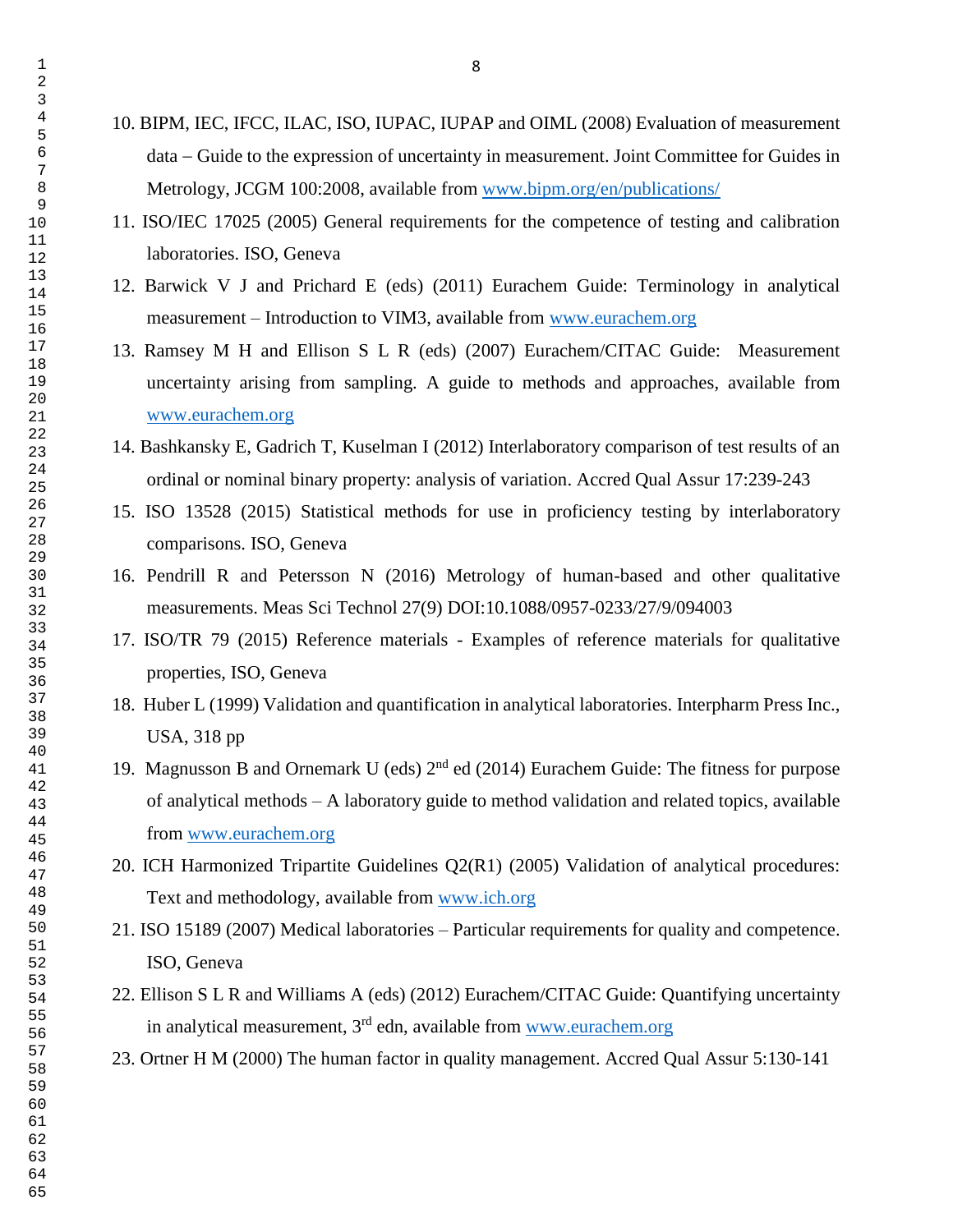- 24. BIPM, IEC, IFCC, ILAC, ISO, IUPAC, IUPAP and OIML (2008) Evaluation of measurement  $data -$  Supplement 1 to the "Guide to the expression of uncertainty in measurement"  $-$ Propagation of distributions using a Monte Carlo method. Joint Committee for Guides in Metrology, JCGM 101:2008, available from [www.bipm.org/en/publications/](http://www.bipm.org/en/publications/)
- 25. BIPM, IEC, IFCC, ILAC, ISO, IUPAC, IUPAP and OIML (2011) Evaluation of measurement  $data - Supplement 2 to the "Guide to the expression of uncertainty in measurement" - Models$ with any number of output quantities. Joint Committee for Guides in Metrology, JCGM 102:2011, available from [www.bipm.org/en/publications/](http://www.bipm.org/en/publications/)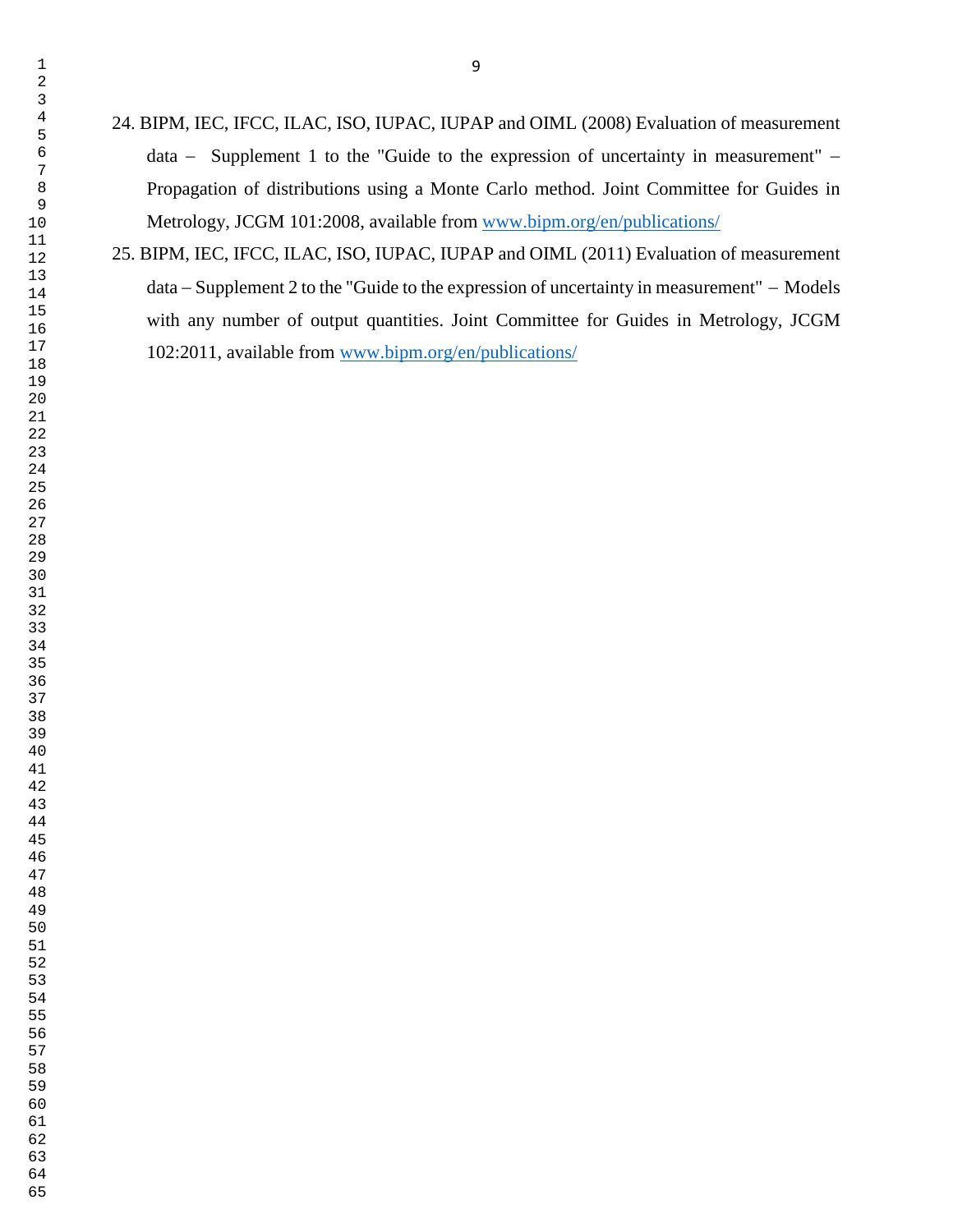Revised manuscript with active track changes

Click here to access/download Revised manuscript with active track changes [Human\\_being\\_as\\_a\\_part\\_of\\_measuring\\_system\\_ACQU](http://www.editorialmanager.com/acqa/download.aspx?id=36724&guid=7f0f3f2a-5fec-463f-b027-b9179ed6c7e9&scheme=1) AL \_R1\_tracked \_changes\_17.09.16.docx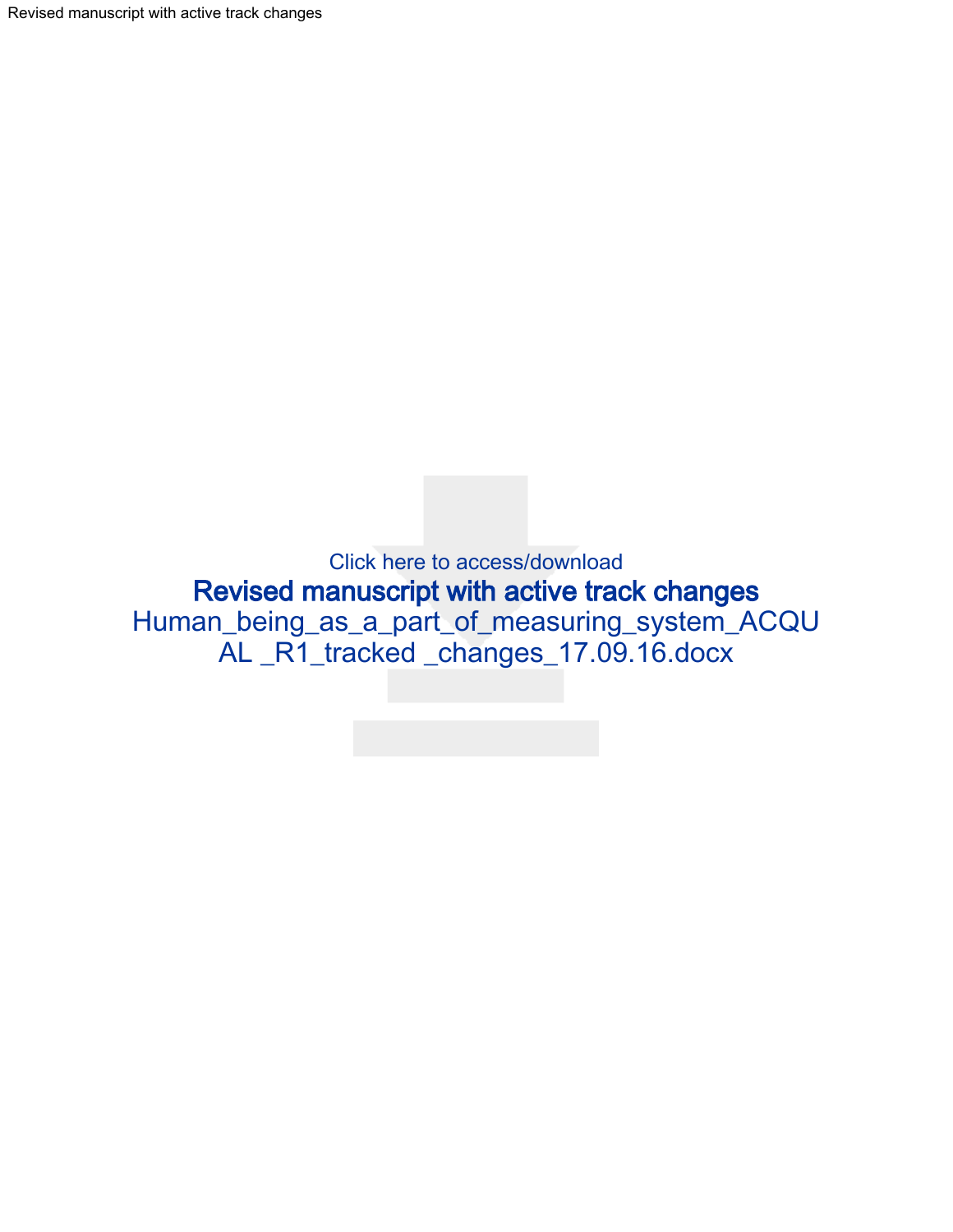1

REVIEWER COMMENTS AND RESPONSES OF THE AUTHORS - ACQA-D-16-00078

Reviewer #1: The message of the short paper is that human errors should be considered when uncertainty of measurement is being calculated, and that the operator of a measurement system should be regarded as a part of it. Two of the authors (Kuselman and Pennecchi) have recently published an IUPAC technical report with guidance for how to estimate the impact of human errors on measurement uncertainty. The paper is well written and brings important topics for discussion. The reader interested in how to calculate the impact of human errors are referred to the IUPAC technical report. Some examples of human error scenarios are given. Somewhat surprisingly none of two of the probably most frequent "human errors" are exemplified; mixing of samples and data transfer errors. It could have been of interest for the reader if and how these types of errors can be expressed as measurement uncertainty, if not eliminated. - Scenarios of human errors in sampling (including a sample identification/mixing) and in calculation and reporting (data transfer) are described in the IUPAC/CITAC Guide (IUPAC technical report) [1]. As other human errors in this report, they are quantified using expert judgments on the error likelihood and severity by a special scale. How such expert judgments can be transformed into the measurement uncertainty component is also shown in the IUPAC/CITAC Guide [1]. In the present paper the statement is discussed that a man involved in the measurement process is a part of the measurement system. It is proposed to take this into account in further issues of VIM [9] and GUM [10]. Reviewer #2: General Comments: - During an analysis you may expect human errors/mistakes (under which I would understand calculation errors, wrong manipulations, using wrong units,…) but also normal variability due to different operators (as included in the method validation according to ISO 5725 standards: operator-different intermediate precision). The authors should clarify in the paper the difference between these two and explain better if this paper deals with both or only with "human errors". - The "normal variability due to different operators" in ISO 5725 reflects native variations of the operator actions in the tolerances required by the analytical method under validation. This variability is not related to human error, defined in the IUPAC/CITAC Guide [1] as "any action or lack thereof that leads to exceeding the tolerances of the conditions required for the normative work of the chemical analytical (measuring/testing) system with which the human interacts". Analysis of kinds of human errors, their scenarios at different steps of chemical analytical/measurement procedure – classification, modelling and quantification of human errors – are described in the IUPAC/CITAC Guide [1]. It is impossible to repeat that in the present paper. - What about outlier detection (Grubbs tests - Cochran test). Can 2 3 4 5 6 7 8 9 10 11 12 13 14 15 16 17 18 19 20 21 22 23 24 25 26 27 28 29 30 31 32 33 34 35 36 37 38 39 40 41 42 43 44 45 46 47 48 49 50 51 52 53 54 55 56 57

these tests not be used as a tool to deal with human error as these tests will remove outlying data caused by human error from datasets? Please comment.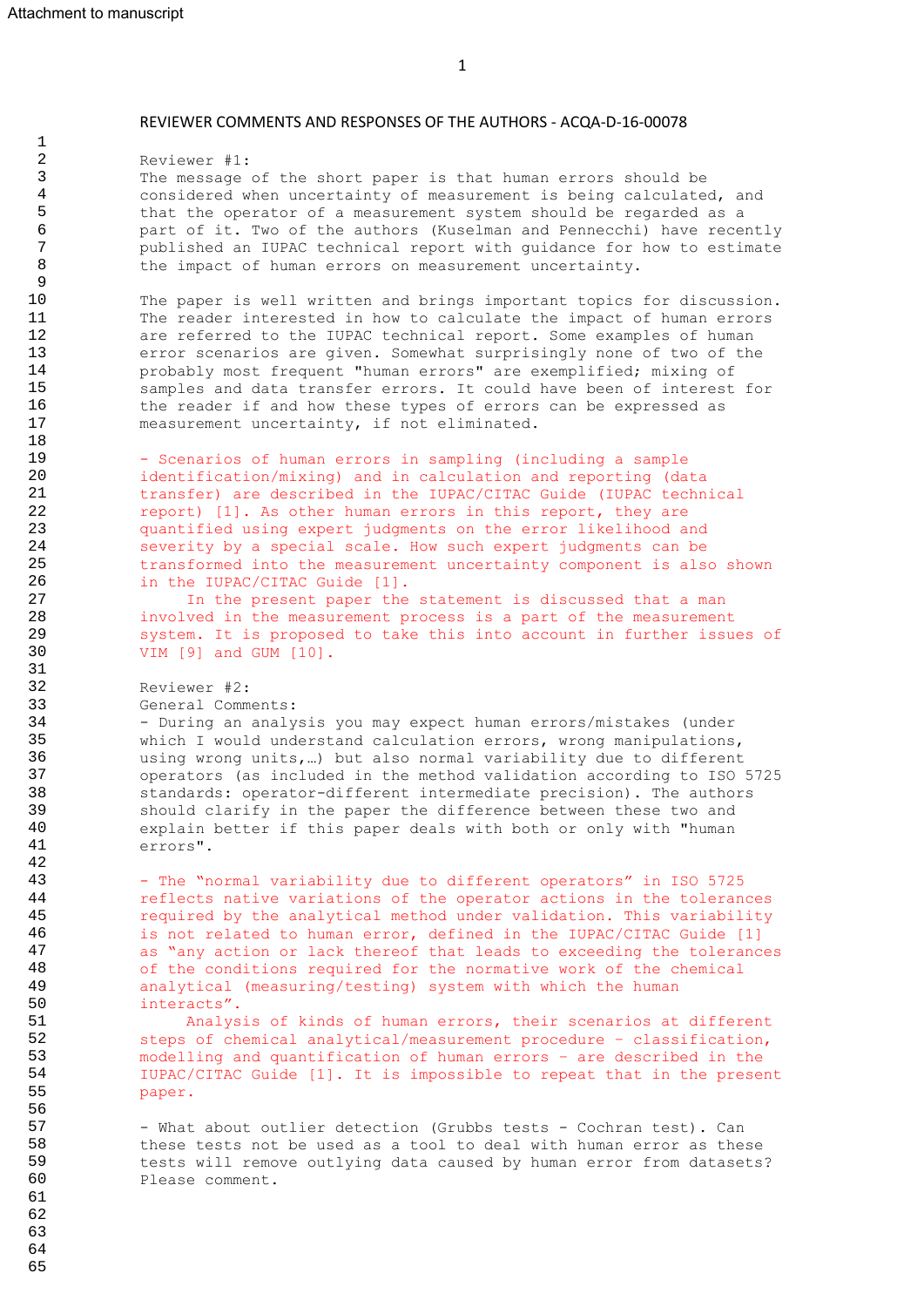- The statistical tests (Grubbs, Cochran and others) allow finding an outlier, but are not helpful in understanding the outlier root cause: is it a human error or an instrument malfunction, or inhomogeneity of the analyzed sample, or anything else. Outlier detection and investigation are the task of the laboratory quality system. In general, outliers caused by 'gross' human errors are removed from dataset and treated further with CAPAs (correction and preventive actions). However, it is not the subject of the present paper.

- I miss in this paper some proposal(s) how to handle human error.

- 'How to handle human errors' is formulated in the IUPAC/CITAC Guide [1], free available at the websites of the PAC journal and CITAC (open access).

#### Specific Comments:

P3 L52: The authors should review their statement "In such case it would not contribute to (the measurement) uncertainty". In case the laboratory has not participated in sampling and it measures the test item as delivered to the laboratory the measurement uncertainty contribution due to sampling cannot be evaluated by the laboratory. This does not necessarily mean that the uncertainty contribution due to sampling is negligible when compared with other sources of (measurement) uncertainty which can be evaluated by the laboratory. Authors are invited to consider revising their statement.

- It is written in the next lines 53-56: "Whether or not sampling is included in the measurement is reflected in the definition of the measurand". When sampling is not included in the measurement, it cannot contribute to the measurement uncertainty. This part of the paper is corresponding to VIM [9] and GUM [10]. There is no a reason to change it.

P5 L33: The experimental design selected and used for method validation should cover (whenever possible) all conceivable sources of uncertainty during their normal (future) routine conditions of application. Hence, it is normal practice for a competent laboratory to include different (well trained) operators/analysts to carry out the measurements intended for the validation of any new measurement procedure introduced in the laboratory. The effect "analyst/operator" is so taken on board (see nested designs in ISO 5725-3) and evaluated in the experimental design followed for the evaluation of the intermediate precision. Only in case (as with other sources of uncertainty) it is found as negligible when compared with other sources of variability that can be excluded from the uncertainty evaluation. The "human factor" is not necessarily ignored! Please comment.

- After the method validation, during its use, any experienced analyst remains a human being with all consequences described in the IUPAC/CITAC Guide [1]. Results of investigation of out-ofspecification test results in the pharmaceutical industry, for example, show that about 70-80% of them are caused by human errors. The same is in the results of investigations of incidents and accidents in the aircraft industry (where operators are also trained and experienced) and others: a man is a man in any field of his/her activity. Therefore, human errors during the post-validation method use are inevitable. Our purpose is to minimize their likelihood (frequency) and severity and evaluate the residual risk.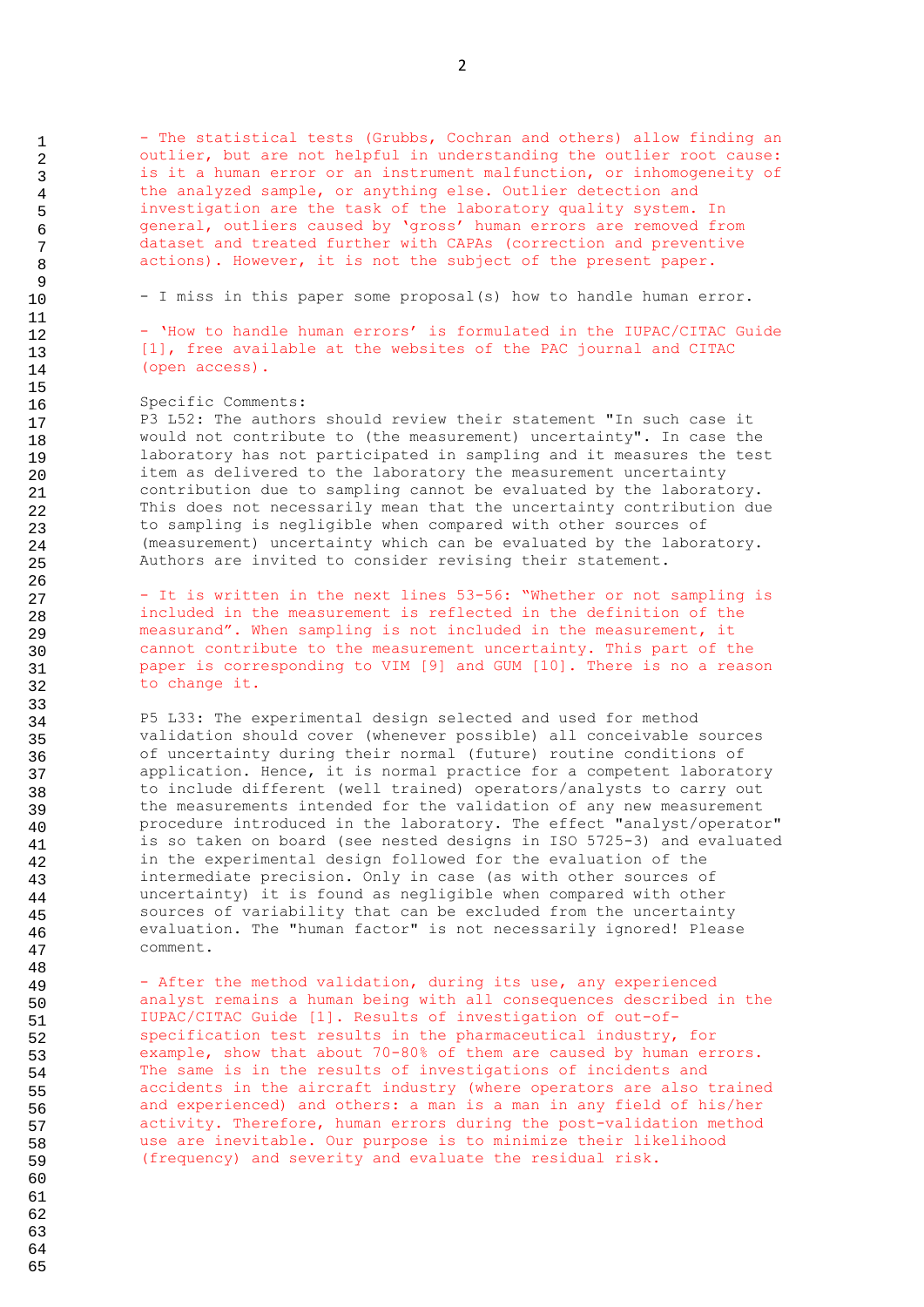P6 L52: I agree with the authors for point 2 and 3. In my opinion point 4 should read "teaching specialists in AC and students how the uncertainty associated with the human factor contribution can be evaluated and, eventually, how human errors can be reduced …

- The authors would like to thank the reviewer for the valuable discussion and his wish to help, in particular to formulate the conclusion point 4, but prefer to keep the current version of this point.

EDITORIAL REQUESTS ((referencing to the PDF version of the manuscript with pageno./line-no.))

1/40 isn't it the "human" (being) rather than his/her "role", as a "role" may be ascribed and predefined, - the "measuring system" is made up from devices [VIM], isn't the reliable or faulty action of a human part of the "measurement procedure"?

#### - Corrected

 $3/22,24$  please make it " $[9--2.5]$ " etc. (there are hints this may be acceptable to the typesetters, so far we had to use a more explicit notation); similar 4/24, 4/45, 5/53, 6/30

#### - Made

3/35 "main steps are" does not fit well with "for example", suggest to use "include" (without "for example")

#### - Corrected

3/37 "test" is getting popular, however it is not a VIM concept; according to ISO usage it includes judgement of a measurement result with respect to norms, standards, regulations (e.g. compliance): suggest "sample portion", "the measurement results" analogically 4/4, 4/8

- "Test portion" is defined in the IUPAC Gold Book as "the amount or volume of the [test sample](http://goldbook.iupac.org/T06285.html) taken for analysis, usually of known [weight](http://goldbook.iupac.org/W06668.html) or volume", [http://goldbook.iupac.org/T06284.html.](http://goldbook.iupac.org/T06284.html) According to ISO usage "test" does not necessarily include conformity assessment. For example, ISO 17025 General requirements for the competence of testing and calibration laboratories – "specifies the general requirements for the competence to carry out tests and/or calibrations, including sampling". The same is in the ASTM test methods, in the pharmaceutical industry, etc. Therefore, please allow us to keep the use of "test portion" as is.

3/41 I would think that the target of sampling is to obtain material that is representative of the whole system/material with respect to the measurand, the quantity intended to be measured. In so far "sampling target may be an analyte concentration" is quite shorthand (isn't this the target of the analysis or the measurement, to which sampling contributes?).

#### - Corrected.

3/43-44 shouldn't (for a given analyte) "composition of the whole

3